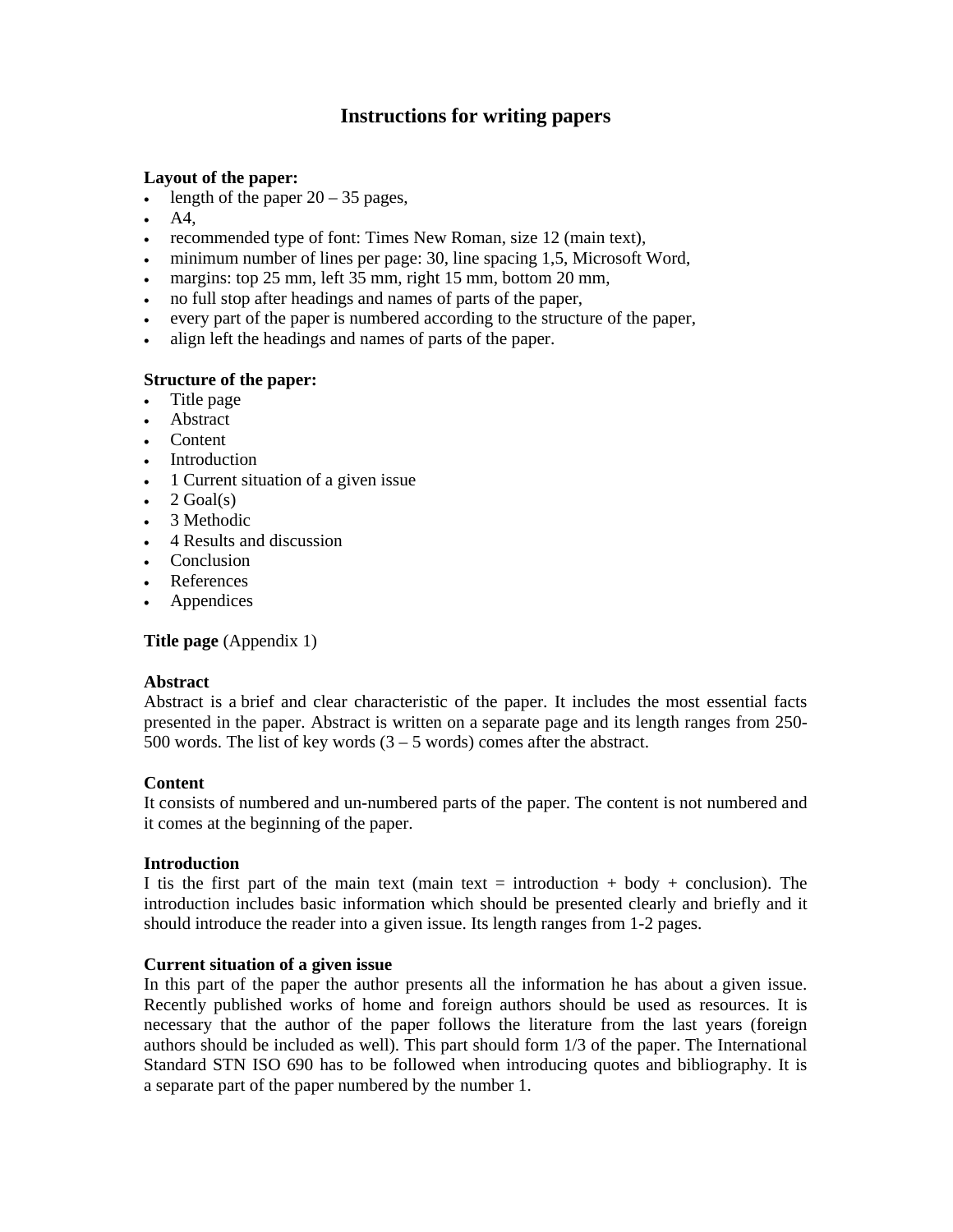# **Goal(s)**

Goal(s) has/have to characterize clearly, briefly and precisely the subject of interest and the paper is dependent on it/them. Marginal goals are included as well and they condition the achievement of the main goal. It has to be written on a separate page  $(1/2$  page) and is numbered by the number 2.

# **Methodic**

Methodic must contain the description of methods so that an equally educated person could follow them. It must include:

- characteristics of a given issue,
- methods.
- ways of obtaining data and its resources,
- methods used for the assessment and interpretation of results.

It is separate part of the paper numbered by the number 3.

### **Results and discussion**

It is one of the main parts of the paper and is numbered by the number 4. Results must be ordered logically and the author has to evaluate and describe the knowledge and facts appropriately and sufficiently. This part should form 30 - 40 % of the paper (it is the largest part of the paper). Results are followed by discussion about known facts and new findings. It is a comparison of obtained results with a current situation of a given issue.

### **Conclusion**

It is a very important part of the paper. It should summarize obtained results in relation to the set goal(s). Its length ranges from 1-2 pages. The conclusion should include the suggestions for using the results if the paper has an application character. These suggestions should be based on the information and ideas mentioned in the paper and should take into consideration both the theory and practice.

### **References**

The International Standard STN ISO 690 has to be followed when introducing quotes and bibliography. The length of this part depends on the number of used literature resources and they must correspond with the quotes used in the text. Authors must be listed in alphabetical order.

# **Appendices**

Appendices contain materials which are not included in the text. They are not numbered and are not included in the length of the paper.